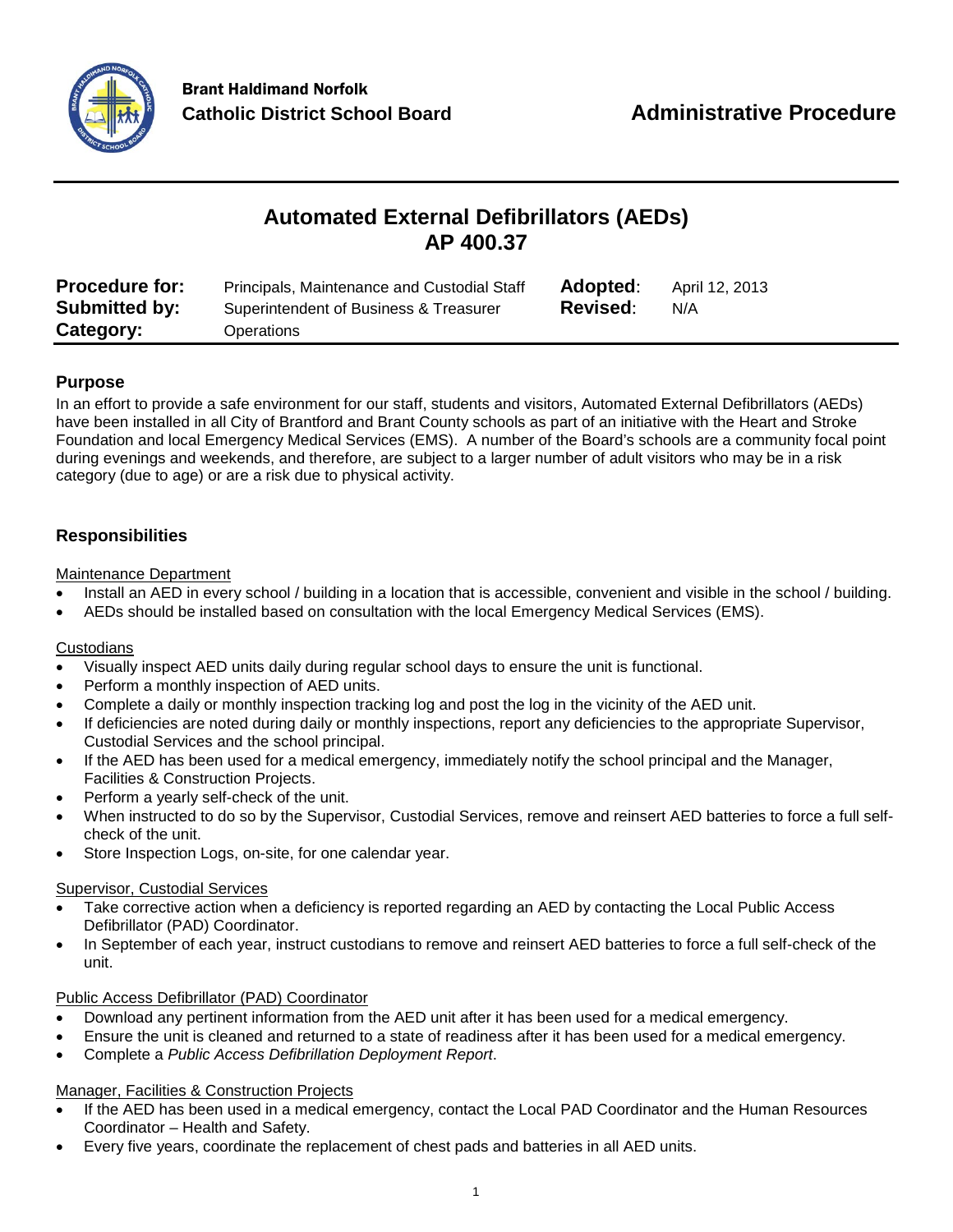### **Information**

Bill 171, *Health Systems Improvements Act, Schedule N*, passed by the Ontario Government in June 2007 contains the *Chase McEachern Act* (Heart Defibrillator Civil Liability Act, 2006). This law removes any liability concerns regarding the use of the AED by a bystander for the owner / operator of the facility where the AED is located. All installed AEDs become the property of the Brant Haldimand Norfolk Catholic District School Board.

### **Procedures**

#### **1.0 Daily Visual Check**

- Ensure the unit is clean and no damage is noted.
- Look at the front, lower left corner of the AED and ensure that the green check mark  $\checkmark$  showing that the unit is ready to use is visible.
- If the green check mark is not visible or any of the following is noted:
	- "Replace Batteries" is visible;
	- The unit is beeping;
	- A red **X** is evident;
	- Report this deficiency to the Supervisor, Custodial Services and your school principal.
- Remove the AED from service.
- Complete an *AED Daily Inspection Log*, noting the date of the inspection, your name and initials.
- Post Inspection Sheets in the vicinity of the AED unit.
- Store Inspection Logs on-site for one calendar year.

#### **2.0 Monthly Inspection**

- The AED will automatically do a diagnostic self-check on a monthly basis.
- Check the AED unit to ensure it is clean, the case is intact and the touch pads are intact.
- Ensure cables are connected securely and in good condition.
- Ensure supplies are available, sealed and in good condition.
- Verify power supply green check mark  $\checkmark$
- Inspect storage cabinet to ensure it is clean, in good condition and the door alarm is functional.
- Press the "I" button to check the readiness of the unit.
- Report any deficiency to the Supervisor, Custodial Services and your school principal and remove the AED from service.
- Complete an *AED Monthly Inspection / Maintenance Checklist*, noting the date of the inspection, your name and initials.
- Post Inspection Sheets in the vicinity of the AED unit.
- Store Inspection Logs on-site for one calendar year.

#### **3.0 Yearly**

• In September of each year, remove the main batteries to force a full self-check of the AED.

#### **4.0 Every Five Years**

• Replace chest pads and batteries.

#### **5.0 When the AED has been Used in a Medical Emergency**

• Notify the school principal and the Manager, Facilities & Construction Projects immediately.

#### **6.0 Training**

- All principals / vice-principals, maintenance and custodial staff who receive First Aid / CPR training will also receive training on the operation of an AED.
- Retraining will occur in synchronization with first aid training.

#### **Definitions**

#### **Automated External Defibrillator (AED)**

A portable defibrillator designed to be automated such that it can be used by persons without substantial medical training who are responding to a cardiac emergency.

#### **Defibrillator**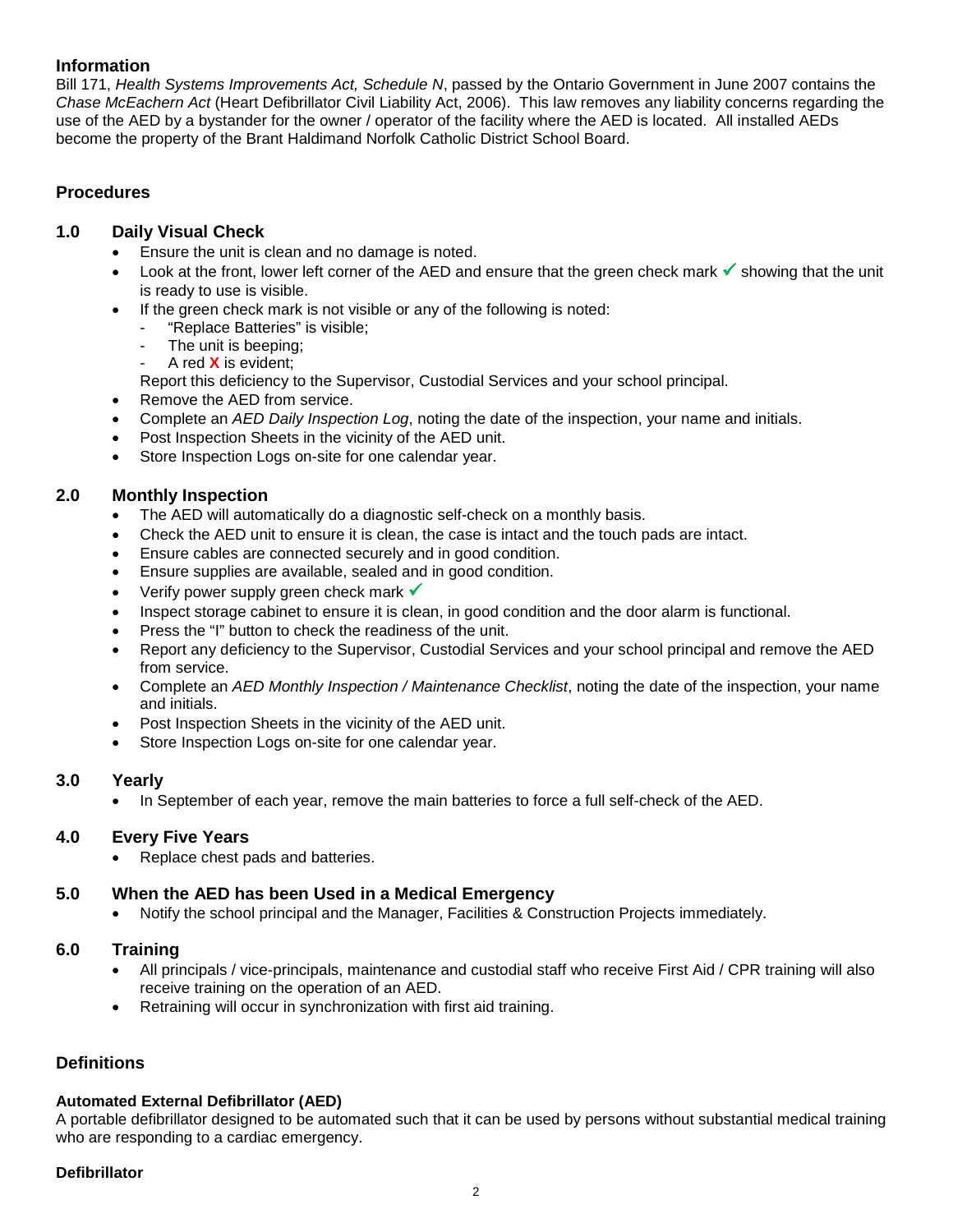An apparatus used to produce defibrillation by application of brief electroshock to the heart, directly or through electrodes placed on the chest wall.

#### **Emergency Medical Services (EMS)**

A network of services coordinated to provide aid and medical assistance from primary response to definitive care, involving personnel trained in the rescue, stabilization, transportation and advanced treatment of traumatic or medical emergencies. Linked by a communication system that operates on both a local and a regional level, EMS is a tiered system of care, which is usually initiated by citizen action in the form of a telephone call to an emergency number. Subsequent stages include the emergency medical dispatch, first medical responder, ambulance personnel, medium and heavy rescue equipment and paramedic units, if necessary. In the hospital, service is provided by emergency department nurses, emergency department physicians, specialists and critical care nurses and physicians.

#### **References**

Bill 171, Health Systems Improvements Act, Schedule N Chase McEachern Act (Heart Defibrillator Civil Liability Act, 2006)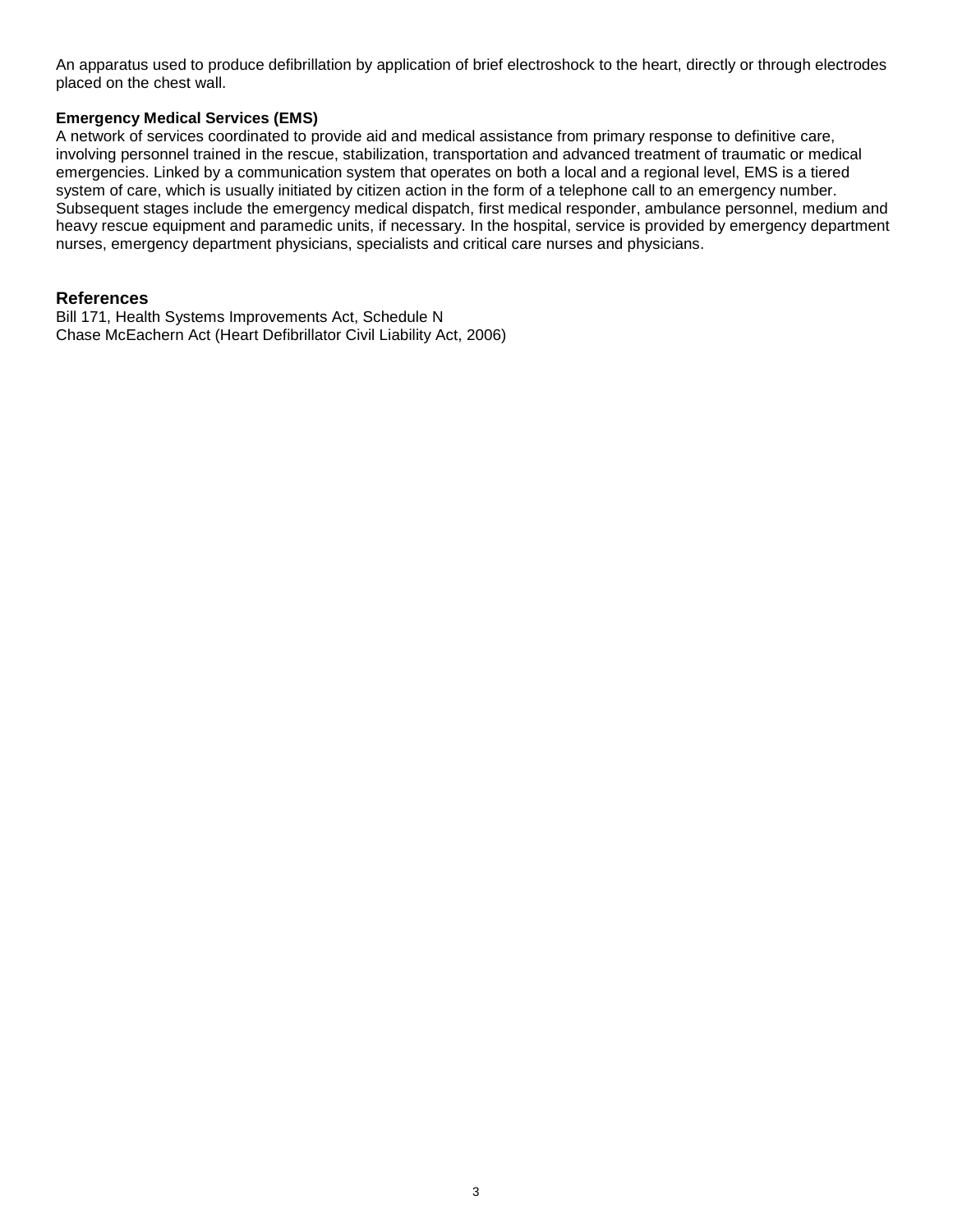

# **AED DAILY INSPECTION LOG**

| <b>Date</b><br>(unit must be inspected daily)<br>Each September,<br>remove battery for self-check.<br>Note the date on this form. | <b>Unit Visually Checked</b><br>Green Check Mark Visible?<br>If not, notify your school principal or the<br>Supervisor, Custodial Maintenance | <b>Employee Name and Initials</b> |
|-----------------------------------------------------------------------------------------------------------------------------------|-----------------------------------------------------------------------------------------------------------------------------------------------|-----------------------------------|
|                                                                                                                                   |                                                                                                                                               |                                   |
|                                                                                                                                   |                                                                                                                                               |                                   |
|                                                                                                                                   |                                                                                                                                               |                                   |
|                                                                                                                                   |                                                                                                                                               |                                   |
|                                                                                                                                   |                                                                                                                                               |                                   |
|                                                                                                                                   |                                                                                                                                               |                                   |
|                                                                                                                                   |                                                                                                                                               |                                   |
|                                                                                                                                   |                                                                                                                                               |                                   |
|                                                                                                                                   |                                                                                                                                               |                                   |
|                                                                                                                                   |                                                                                                                                               |                                   |
|                                                                                                                                   |                                                                                                                                               |                                   |
|                                                                                                                                   |                                                                                                                                               |                                   |
|                                                                                                                                   |                                                                                                                                               |                                   |
|                                                                                                                                   |                                                                                                                                               |                                   |
|                                                                                                                                   |                                                                                                                                               |                                   |
|                                                                                                                                   |                                                                                                                                               |                                   |
|                                                                                                                                   |                                                                                                                                               |                                   |
|                                                                                                                                   |                                                                                                                                               |                                   |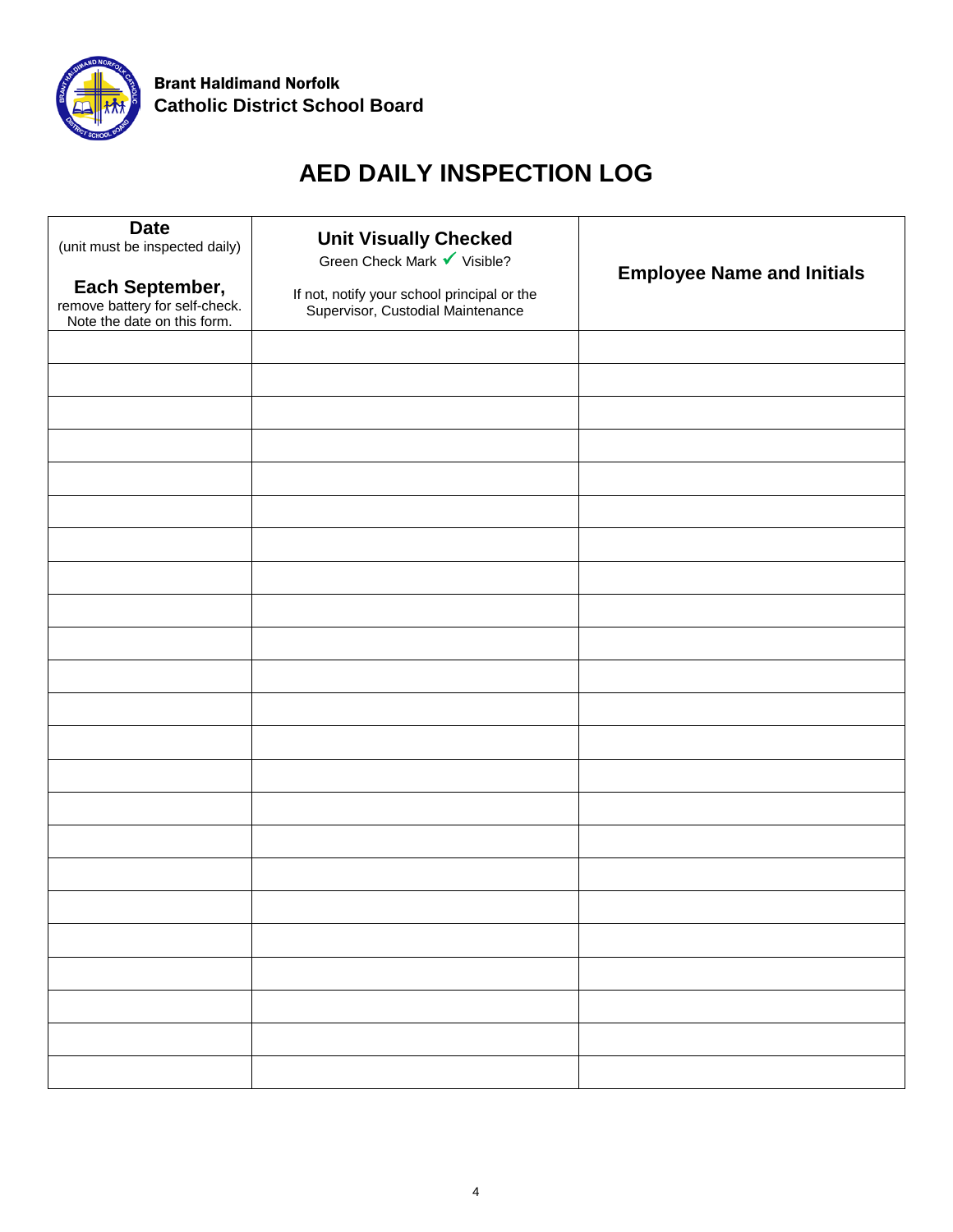

# **AED MONTHLY INSPECTION / MAINTENANCE CHECKLIST**

| Date:                                                            | Location of Unit:        |           |                                    |  |
|------------------------------------------------------------------|--------------------------|-----------|------------------------------------|--|
| Serial #:                                                        | Inspection Completed By: |           |                                    |  |
|                                                                  |                          |           |                                    |  |
|                                                                  | <b>Yes</b>               | <b>No</b> | <b>Comments</b><br>(if applicable) |  |
| <b>Defibrillation Unit</b>                                       |                          |           |                                    |  |
| Is the unit clean?                                               |                          |           |                                    |  |
| Is the case intact?                                              |                          |           |                                    |  |
| Are the touch pads intact?                                       |                          |           |                                    |  |
|                                                                  |                          |           |                                    |  |
| <b>Cables</b>                                                    |                          |           |                                    |  |
| Are any cables cracked?                                          |                          |           |                                    |  |
| Are there any broken wires?                                      |                          |           |                                    |  |
| Is there any damage to the cables?                               |                          |           |                                    |  |
| Is the connector cable engaged securely?                         |                          |           |                                    |  |
|                                                                  |                          |           |                                    |  |
| Supplies (Please ensure that the Unit has each of the following) |                          |           |                                    |  |
| Razor                                                            |                          |           |                                    |  |
| <b>Scissors</b>                                                  |                          |           |                                    |  |
| Pocket mask                                                      |                          |           |                                    |  |
| Gloves                                                           |                          |           |                                    |  |
| Towel                                                            |                          |           |                                    |  |
|                                                                  |                          |           |                                    |  |
| <b>Power Supply</b>                                              |                          |           |                                    |  |
| Flashing green light working (in top right corner of AED)?       |                          |           |                                    |  |
|                                                                  |                          |           |                                    |  |
| <b>Cabinet</b>                                                   |                          |           |                                    |  |
| The outside of the cabinet is clean?                             |                          |           |                                    |  |
| The outside of the cabinet is clear of clutter?                  |                          |           |                                    |  |
| The glass front is clean?                                        |                          |           |                                    |  |
| The glass front has no visible cracks?                           |                          |           |                                    |  |
| The audible alarm is working when the cabinet is opened?         |                          |           |                                    |  |
|                                                                  |                          |           |                                    |  |
| <b>Operational Check (Troubleshooting Button)</b>                |                          |           |                                    |  |
| When you press the "I" button, does ???                          |                          |           |                                    |  |
|                                                                  |                          |           |                                    |  |
| <b>Major Problem Identified</b>                                  |                          |           |                                    |  |
| Press the flashing blue "I" button to identify the problem.      |                          |           |                                    |  |
| Follow the voice instructions.                                   |                          |           |                                    |  |
| Remove the Unit from service.                                    |                          |           |                                    |  |
| Other                                                            |                          |           |                                    |  |
|                                                                  |                          |           |                                    |  |
|                                                                  |                          |           |                                    |  |

Signature: \_\_\_\_\_\_\_\_\_\_\_\_\_\_\_\_\_\_\_\_\_\_\_\_\_\_\_\_\_\_\_\_\_\_\_\_\_\_\_\_\_\_\_\_\_\_\_\_\_\_\_\_\_\_\_\_\_\_\_\_\_\_\_\_\_\_\_\_\_\_\_\_\_\_\_\_\_\_\_

If major problems are identified, please forward this form to the Supervisor, Custodial Services who will then forward the form to the Local PAD Coordinator.